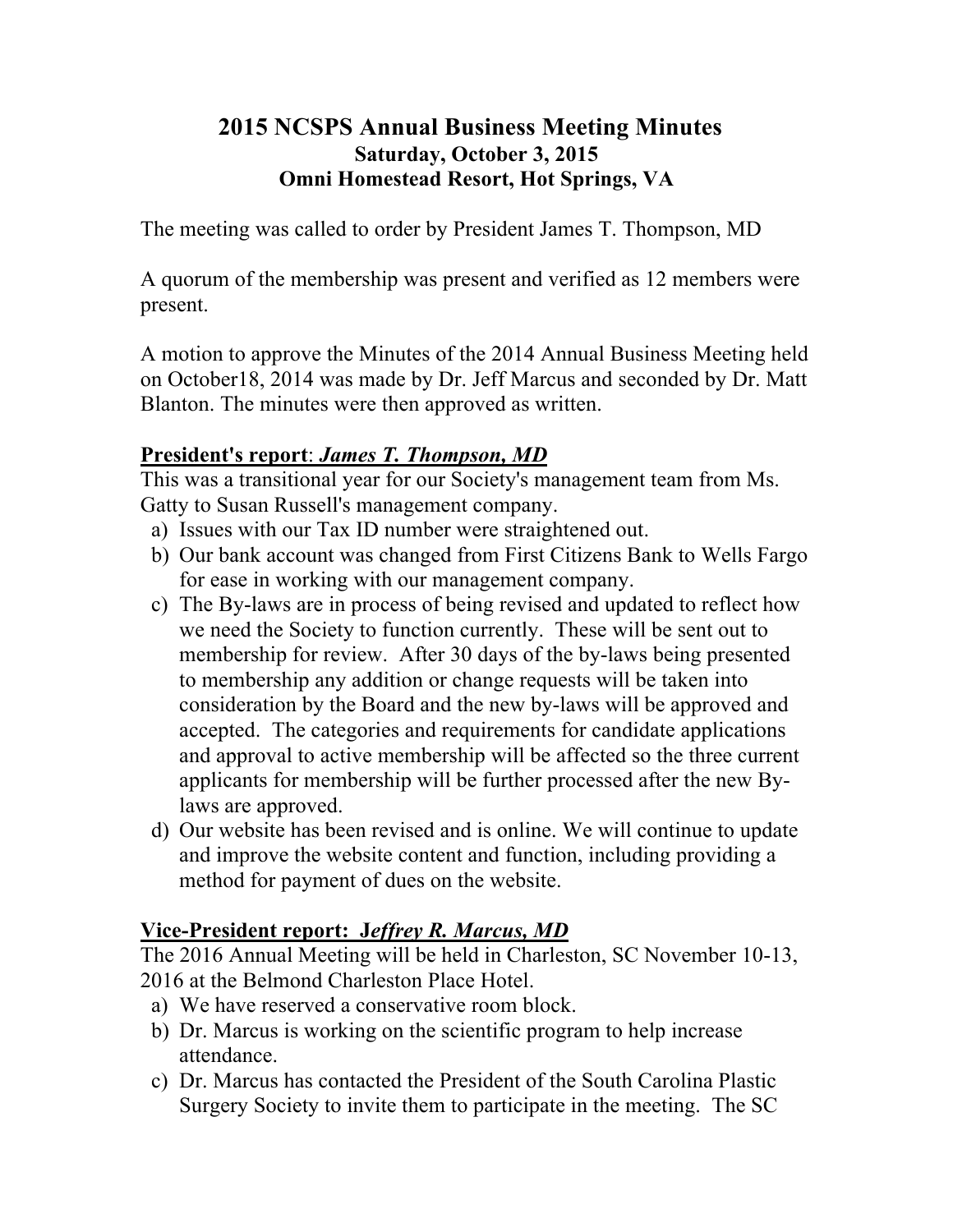Plastic Surgery Society normally has a one-day meeting in the Spring, but they would change it for next year to meet with us instead. They will consider this and respond to us soon.We would invite the Plastic Surgery residents in SC to participate with NC Residents in our educational programs. SC member Plastic Surgeons would also be invited to participate in our panels.

#### **Secretary report:** *Mary Ann Contogiannis*

Updates on ASPS activities as well as North Carolina Medical Society activities and issues that can affect us:

ASPS Activities/Issues:

1) Federal government level:

a) The Breast Cancer Patient Education Act has key Democratic and Republican sponsorship. This bill requires the HHS Secretary to create a campaign to inform breast cancer patients anticipating surgery options regarding the availability and coverage of breast reconstruction, prostheses and symmetry procedures- basically all options for breast reconstruction.

b) Regional fly-ins for visits on Capital Hill occur yearly so please consider participating in one in the future.

2) Regulatory level:

a) The FDA is developing Draft Guidance on "Regulation of Human Cells, Tissues and Cellular or Tissue Based Products" however ASPS is concerned because the FDA's current draft would dramatically increase the regulatory impact on members. So ASPS has analyzed it, found several flaws and is in the process of submitting comments and information to the FDA.

3) State Legislative level: Truth-in-Advertising:

a) Utah: The Utah Plastic Surgery Society ran billboards modeled on an ASPS initiative called "Do Your Homework Campaign". This was a patient education campaign that depicted a woman with a sad/tearful expression saying, "I did not know that my Cosmetic surgeon was not a Plastic surgeon". Some Cosmetic surgeons took ASPS to court over this and they lost- ASPS had a big win! b) Indiana: ASPS supported a measure in the legislature in Indiana that limits those who can advertise as "board certified" to only physicians who have received board certification through the ABMS, AOA or equivalent boards.

c) Nebraska: ASPS supported a measure that had a more general TIA that seeks to limit deceitful healthcare advertising practices but does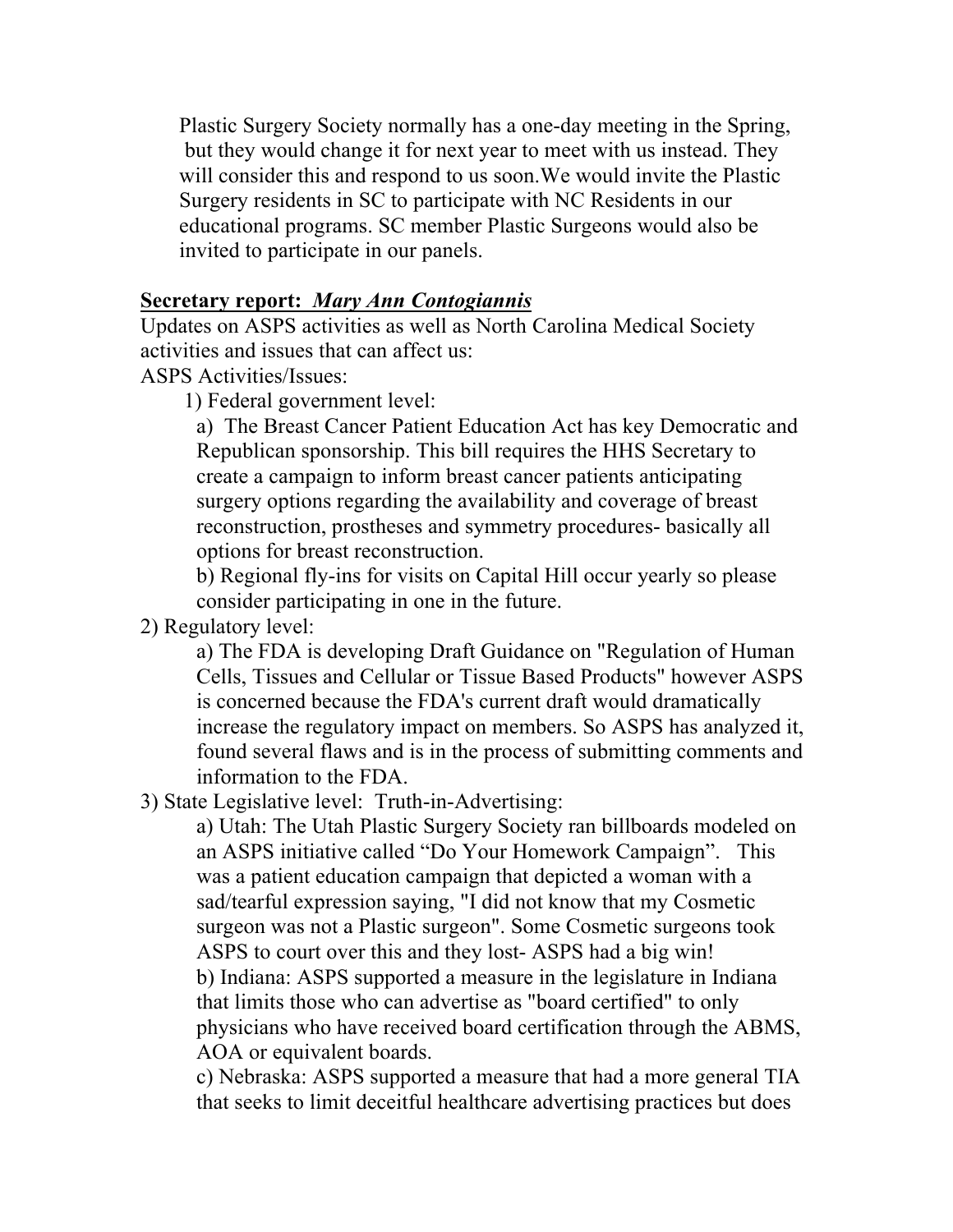not limit who can advertise as "board certified".

d) Louisiana: Cosmetic surgeons are asking the state Board of Medical Examiners to allow them to advertise as "board certified". This would make non-ABMS or non-AOA boards to be equivalent. ASPS is actively participating to oppose this equivalency during current hearings this month in Louisiana.

e) Georgia: Legislature is currently looking at a similar measure regarding "board certified". Currently being formulated so details not final.

4) Scope of Practice:

a) Oregon: Aestheticians wanted to expand their scope to allow them to perform ablative laser procedures without physician oversight and is being defeated.

b) Washington State: Dentists wanted to expand their scope to include surgical procedures on the face and it is being defeated.

c) Oklahoma: A bill was passed to allow direct access to physical therapists without a physician referral. ASPS in conjunction with the AMA's Scope of Practice Partnership is fighting legally to repeal it. d) Maryland: new bill being introduced in this next legislative session to expand Aesthetician's Scope of Practice and ASPS will work to defeat.

5) Office-based Surgery:

a) New York: ASPS has joined a coalition to prevent office-based surgical centers from being placed under the supervision of NY state's

Public Accreditation Board, which is primarily made up by hospitals. 6) New Initiative: ASPS wants to engage better communications with State Societies so they will reach out to verify correct contact information for the President, President-elect and staff to be able to better communicate issues. 7) NCMS Activities/Issues:

a) Medicaid: negotiations are still ongoing for choosing the vendor to process claims; final effects will probably not take place for about 3 years.

b) Scope of Practice: CRNA's are once again trying to gain independence from Physician supervision (will likely not pass). c) Certificate of Need: possible repeal of CON is still being heavily debated and the debate will continue next year. Changes made this year allowed reactivation of Legacy CONs. We will continue to monitor to see if anything changes to affect our exempt status as "procedure rooms" for our office-based ORs.

d) Tax on physician/medical services: this year the Legislature passed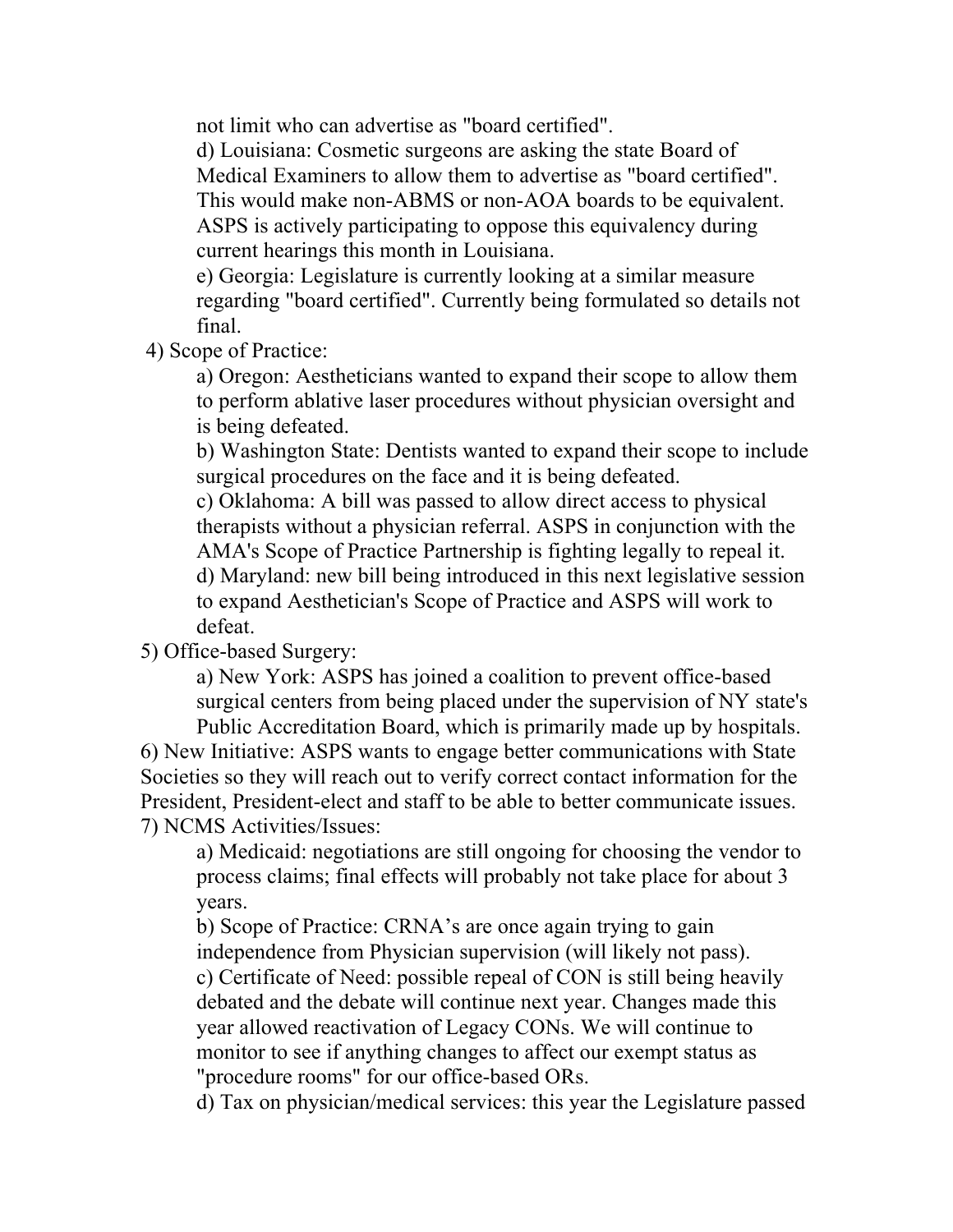a tax on vetinary services and might be considering a tax on our services next year.

ASPS has good data to show that a tax on cosmetic services has not been profitable in those states that have imposed one and we should be able to work with ASPS and the NCMS if needed to combat this but it may require a grassroots effort by Plastic Surgeons with their legislators to defeat it.

### **Treasurer report:** *Jean-Francois Lefaivre, MD*

2015 Annual Meeting expenses: there will likely be  $\sim$  \$12,000.00 profit generated by this meeting

2015- 2016 Annual Budget was reviewed and approved (see attached sheets).

We have changed management companies for NCSPS:

a) Our bank account was changed from First Citizens to Wells Fargo to allow better flexibility in working with our management team. b) We feel that we have completed the transition from Gatty

management services to HD Plan-it, LLC.

### **Election of Officers:**

The office of Treasurer will be a three-year term in order to allow appropriate continuity. As per the natural progression through the elected offices, we will have a vacancy for Secretary so nominations were taken from the floor and the following members were nominated:

Dr. Jeremy Pyle, Dr. Claire Sanger and Dr. Matt Blanton. Dr. Jeremy Pyle was elected via secret ballot.

Dr. Thompson then presented the following slate of 2016 officers that were voted in:

- **President Jeffry R. Marcus, M.D.**
- ! Vice-President Mary Ann Contogiannis, M.D.
- **Exercise Secretary Secretary Jeremy Pyle, M.D.**
- ! Treasurer Jean-Francois Lefaivre, M.D.

Dr. James Thompson then introduced the 2016 President Dr. Jeffrey Marcus who assumed presiding over the Business meeting.

Old Business: none.

New Business: